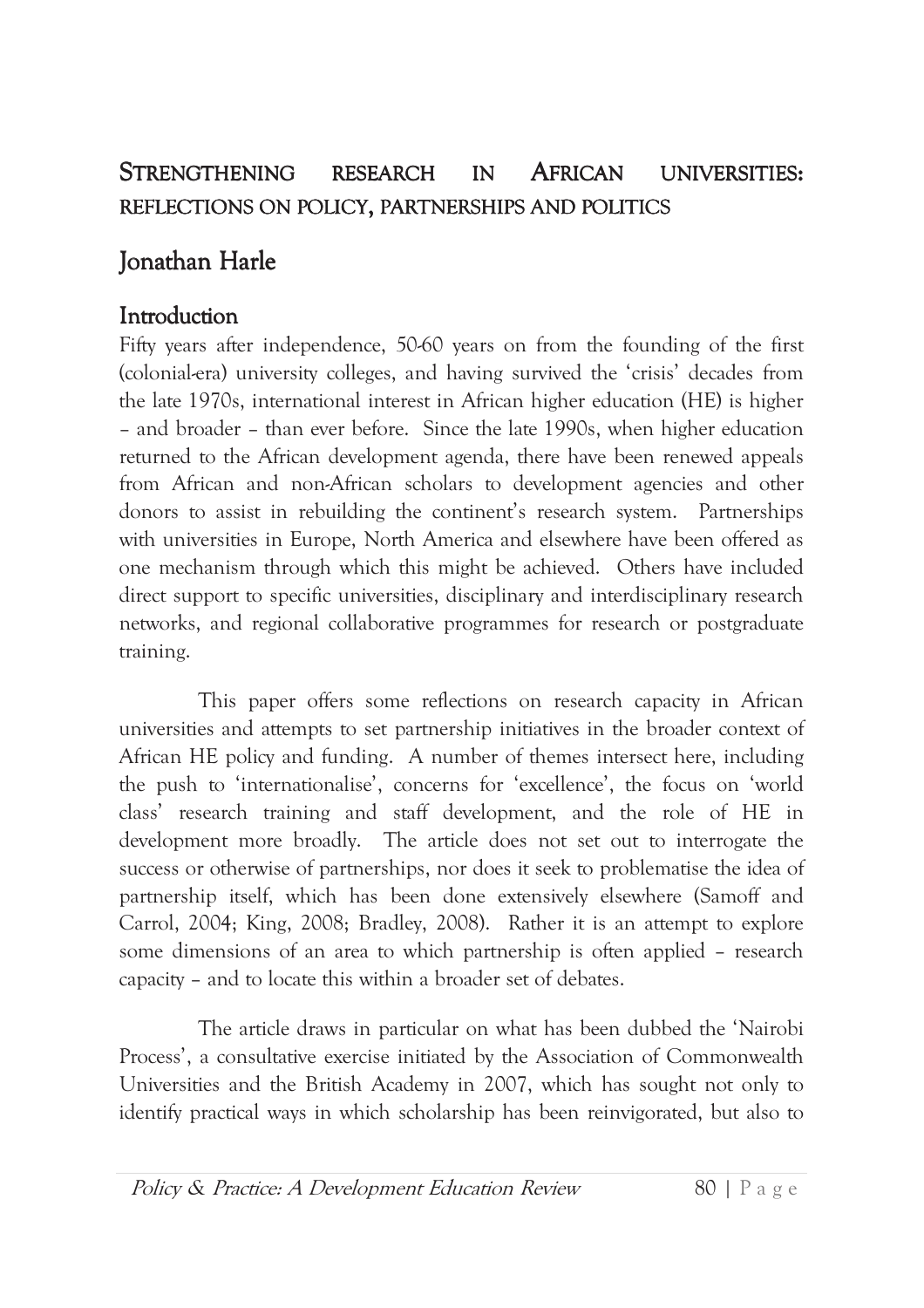move beyond the emerging technical, macro-level policy reports, and to explore what the suggested changes would mean for deans, departmental heads, and researchers (Harle, 2009; 2011). As this article argues, supporting research requires an understanding not only of specific needs – greater numbers of PhDqualified staff, or better resources for research - but also the ways in which research is undertaken; something of the institutional environments in which academics work; and the broader currents of policy, national and international, which advance or hamper scholarship, and which determine opportunities for collaboration within and across borders. While external support is valuable, and international collaboration vital, African universities need to be able to define and pursue their own ambitions: access to foreign funding, and an increasing involvement in the networks of international scholarship can at once enhance and restrict their ability to do so.

#### External involvement in African higher education

External actors have had a substantial influence on the trajectory of African HE since the colonial-era during which the first universities were established in many countries (Lulat, 2003), with several established as colleges under the auspices of European parent institutions. The history of the World Bank's involvement - from neglect to renewed interest in African HE, and its significant influence on other actors, including as a producer of much of the body of research on education and development for many years – is particularly well told (Samoff and Carrol, 2004; Lebeau and Mills, 2008; King and McGrath, 2012). Characterised broadly, from the mid-1970s the Bank came to see HE as a predominantly elite concern, generating private gains and thus a lower priority for public funding; the 1990s saw this position soften considerably, as the Bank acknowledged both the role that HE had to play, and the public benefits which it generated (World Bank, 2000; 2002; 2008). Many bilateral agencies also have long histories of involvement through scholarship programmes or institutional grants, and with the agencies of the Nordic countries, Japan and Canada being notable (Roberts, 2005). The Swedish International Development Agency (Sida) has, for example, maintained a longstanding programme of support to a number of east and southern African universities. There have also been many partnerships, albeit small scale in nature, between individual academics. Renewed interest in African HE in the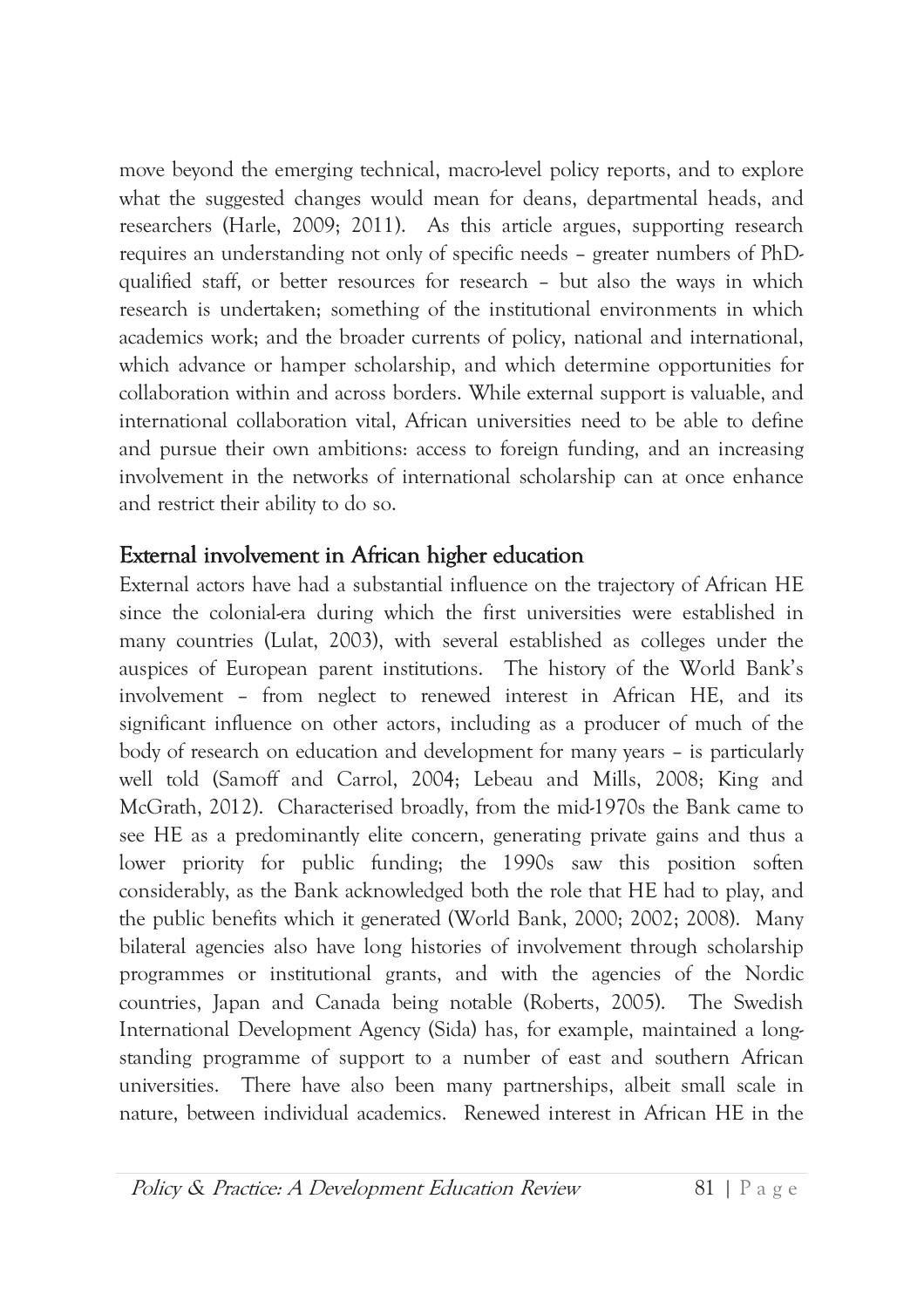last decade or so has helped to encourage a range of new funding commitments from donors, and a surge in initiatives, networks and ambitious programmes.

While international funders have played a vital role, HE has also received much greater prominence in the strategies of African regional bodies. The New Partnership for African Development (NEPAD) has co-sponsored a number of specialist research centres, while the African Union's flagship project is the creation of the Pan-African University, with nodes in each of the subregions, and at already established universities. By encouraging the entry of new private providers, and creating new or upgrading existing public institutions, individual governments have also done much to change the HE landscape in the last ten years or so.

#### Growth, expansion and quality

Although enrolment figures for African tertiary education as a whole indicate only a modest growth of two percentage points, from 4 percent to 6 percent in the ten years to 2009, this represents a massive increase in actual numbers of students. Annual growth rates are well into double figures in many countries, reaching 28 percent in Tanzania, 44 percent in Ethiopia and 61 percent in Rwanda (Mohamedbhai, 2008). A growing middle class, the success of efforts to expand primary and secondary education, and a discourse which emphasises tertiary qualifications as a means of considerable personal advancement have led to growing demand for university places. Government responses have typically been twofold: to push public institutions to increase the number of student places they offer each year; and to loosen regulatory controls enabling private institutions to emerge in order to cater to the demand, absorbing those who can afford to pay. In Kenya, the number of HE institutions has increased to fortyfour universities and twenty-six constituent colleges in 2013, (Commission for University Education), while neighbouring Uganda has thirty-four universities, public and private (National Council for Higher Education). Both had just one university college at independence, in 1963 and 1962 respectively. Nigeria's National University Commission now accredits 128 institutions, a growth from just five at the end of 1962, its independence year (National Universities Commission).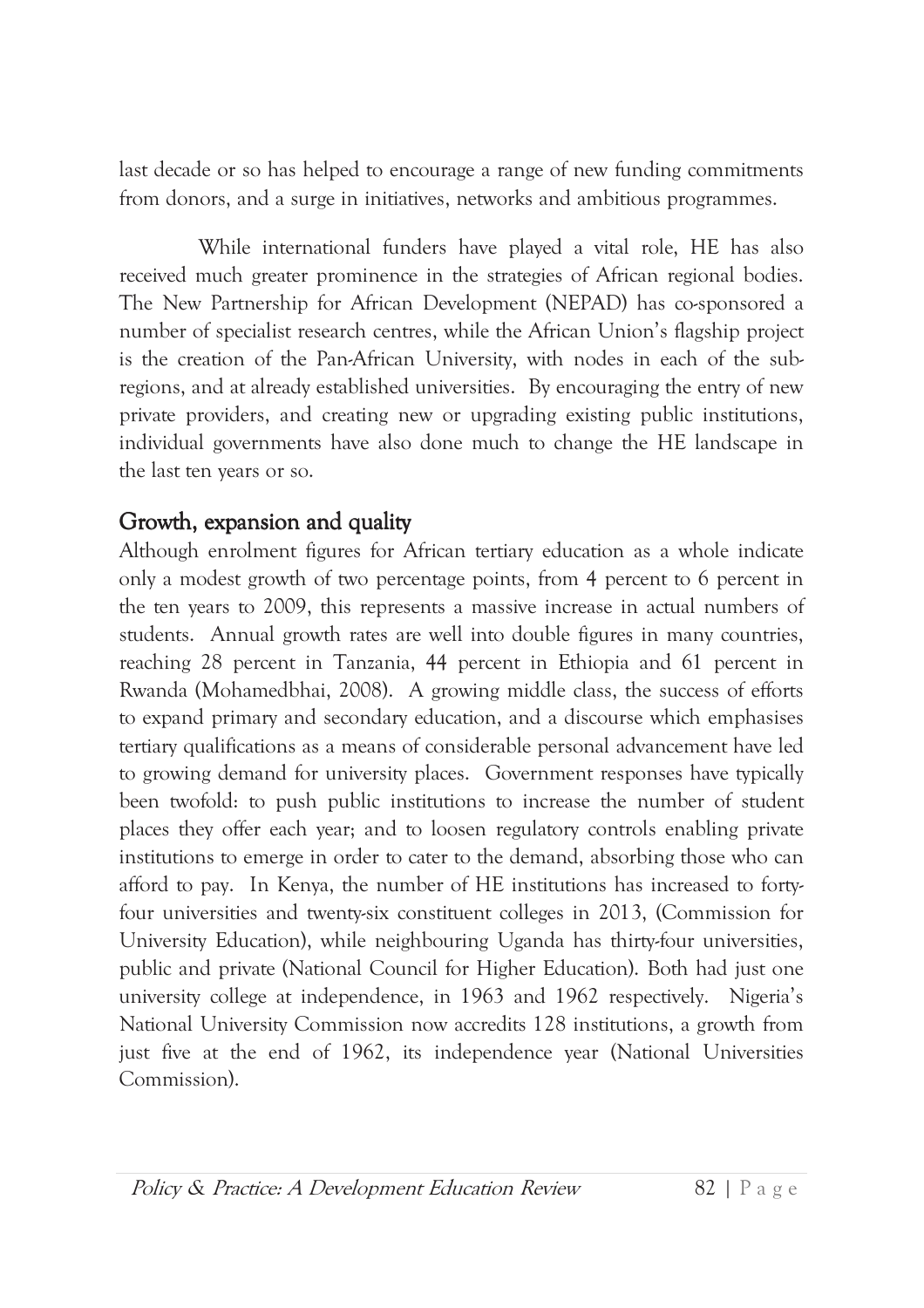However, institutional growth and expansion of access have less often been accompanied by additional funding. In many cases the costs of new places have been met by the introduction of student fees, with parallel streams of government scholarship and privately sponsored students in public universities, but with little additional investment in the facilities needed to support these growing student populations. Kenya offers a useful example. In 2010, the government announced a two-fold increase in its subsidy to the country's seven public universities, from US\$360 million to US\$640 million. However, 80 percent was projected to be swallowed up by recurrent expenses (such as salaries) and a large proportion was slated for thirteen new constituent colleges which were to be created under the seven existing universities (Nganga, 2010). The government also announced that universities would be expected to double their intakes, from 20,000 to 40,000 for the next two years (Muindi, 2010). While some new money has been found, modest increases have been outstripped by the pace of expansion: the government subsidy has reportedly increased by around 4-5 percent annually over the last five years while enrolments have reportedly risen by 40 percent each year (Nganga, 2010). The quality of education and the time and resource to undertake rigorous scholarship have been further hit as a result.

## Strengthening the foundations for research

As the growth in undergraduate enrolments indicates, one of the greatest challenges that African universities face is in developing the quality of teaching There is nevertheless an urgent need to improve research too. provision. Research activity has suffered significantly as a result of the funding cuts already described and of the more recent surges in student numbers. Led particularly by bilateral and research funding agencies, and linked to substantial new investments, there have been several recent efforts to understand what is needed to improve 'research capacity', identify needs and in some cases offer more detailed frameworks to implement and monitor capacity initiatives (Jones et al., 2007; Barrett et al., 2011; DFID, 2010; Bates et al., 2011; ESSENCE on Health Research, 2011; Vogel, 2012). Capacity has also been explored through parallel and closely related projects but which are not restricted to the HE sector (Ortiz and Taylor, 2009). Notable is an emerging consensus that, despite obvious technical aspects of improving research – from infrastructure to skills – capacity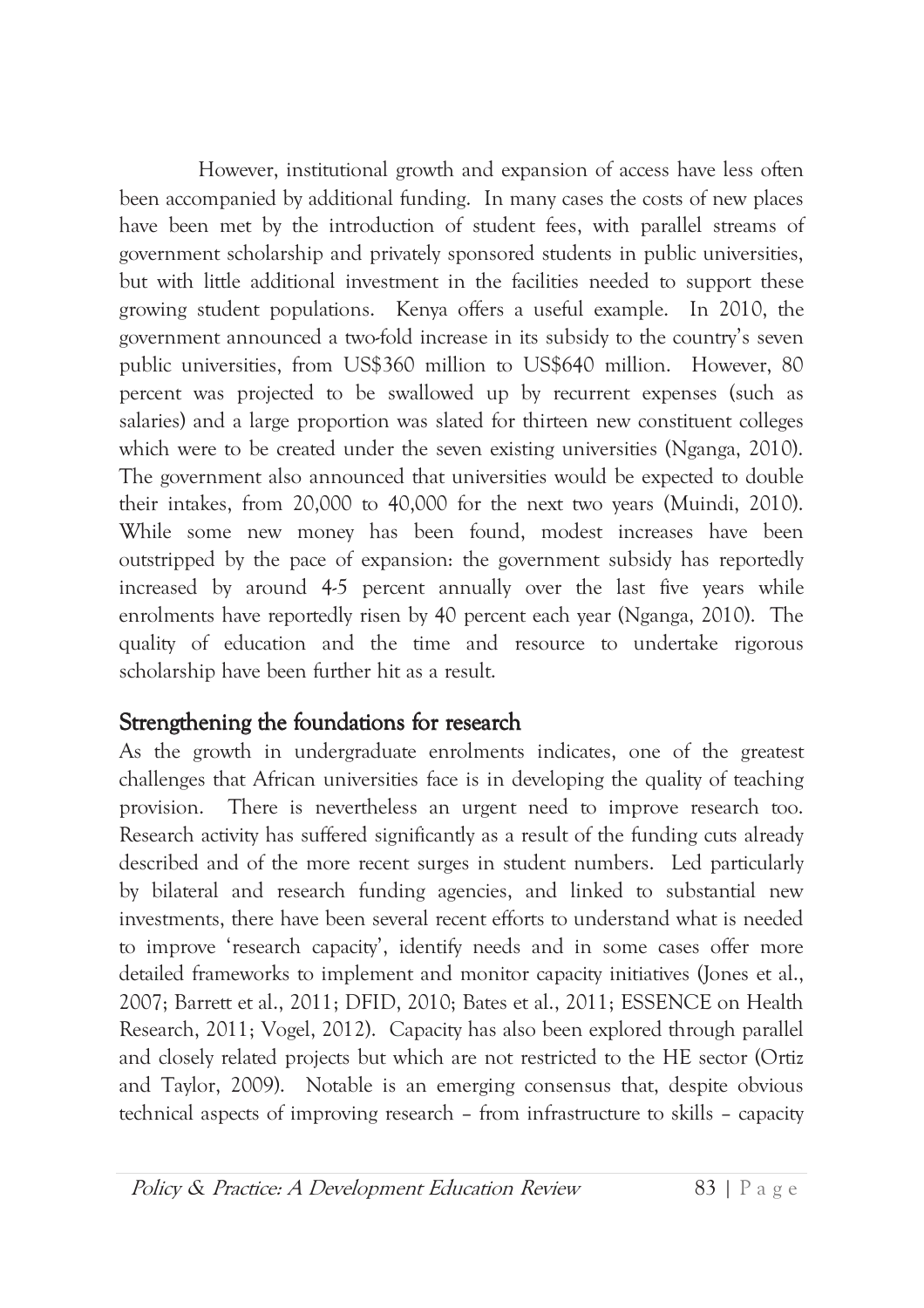is complex. Enhancing research capacity is a long term process, dependent on relationships and trust between people, and influenced by cultural values and political processes. It can often involve challenges to established structures of power and authority within an institution or the wider system.

At the heart of these initiatives are questions about what a strong research institution looks like: what a researcher needs to be able to work effectively and produce work of quality; what the wider research system needs to do in order to support this; what is needed at the disciplinary (or interdisciplinary) level to enable research in specific areas; and how can schemes be designed to address all or some of these needs. As several reports have noted, for research to be strengthened, and for gains to be sustained, several levels of capacity need to be addressed. Individuals need to be supported, through training and staff development; research institutions need the necessary facilities, resources, management and leadership; and policies and funding must exist at a national level, supporting and enabling organisations to prosper and individuals to advance their careers.

Many accounts of the constraints to African research centre on a lack of funding. While insufficient public investment pushes some institutions into serious difficulties, and while a lack of research grants makes it difficult for researchers to undertake new work, the obstacles to research are more than financial; the ways in which research is managed at institutional level is critical. Ineffective stewardship of existing resources can limit the potential of new investments, while also reducing funder confidence. Indeed, as Cloete and colleagues put it:

> "The lack of knowledge production at Africa's flagship universities is not a simple lack of capacity and resources, but a complex set of capacities and contradictory rewards within a scarce-resource situation. This results in a fundamental lack of a strong output-oriented research culture at these universities" (Cloete et al., 2011: 34).

## Consultancy and the dynamics of research

The consultancy character inherent in many African universities is commonly identified as a particularly damaging condition. Limited funding for research,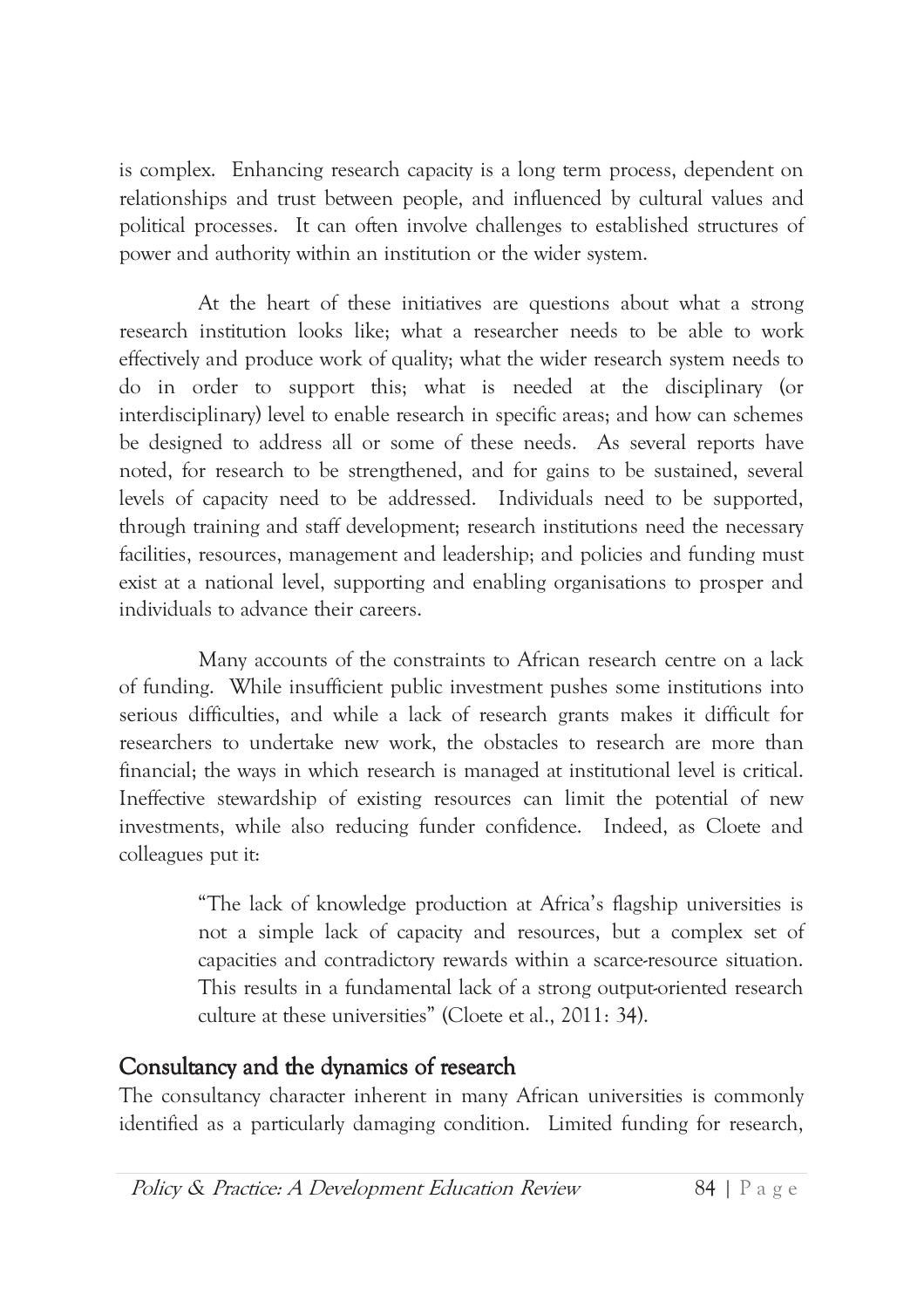poor salaries, and the dysfunctions of the university system for many years, coupled with the presence of many development agencies and non-governmental organisations (NGOs) seeking African expertise to advise and/or evaluate policies and programmes, has led many academics to pursue consultancy work in the place of what might be considered more academic work. With limited technical expertise in many policy sectors governments have also become significant clients of university academics.

Levels of consultancy are always hard to gauge, since such services are rarely run through university accounting systems. A survey in southern Africa suggests that around 62 percent of academics are engaged in consultancy work (Mouton, 2012). While the offering of consultancy services is an inevitable – and in some cases valuable - academic practice, problems arise when there are few academics left or willing to supervise and mentor, and when research activities rarely result in formal publication. As an informant interviewed by Wight at a Ugandan university commented: 'most of our social scientists are not institution based.... They are there for hire' (Wight, 2008: 115). According to Mouton (2010), this leads to a dangerous situation of 'de-institutionalisation'. where academic work becomes an individual enterprise, with cultures of collegial inquiry and academic mentoring eviscerated in the process.

In and of itself, the undertaking of consultancy work is not necessarily the problem. Academics the world over have been encouraged to market their expertise in this way by universities seeking to diversify income, or by clients offering substantial fees. Indeed, it is an inevitable development, and can even be productive; as many academics argue, it enables them to address vital social policy questions, undertake fieldwork and gather new data (Harle, 2009). The problem lies in the balance between commissioned work and the pursuit of critical scholarship – particularly in the humanities and social sciences – and the extent to which consultancy takes academics out of the university environment and away from teaching, supervision and mentoring.

A number of writers have argued that there are also real epistemological reasons why consultancy can cause problems for African research. Thus Samoff and Carrol (2004: 108) argue that the 'very process of organising research as consulting undermines the dynamism and institutional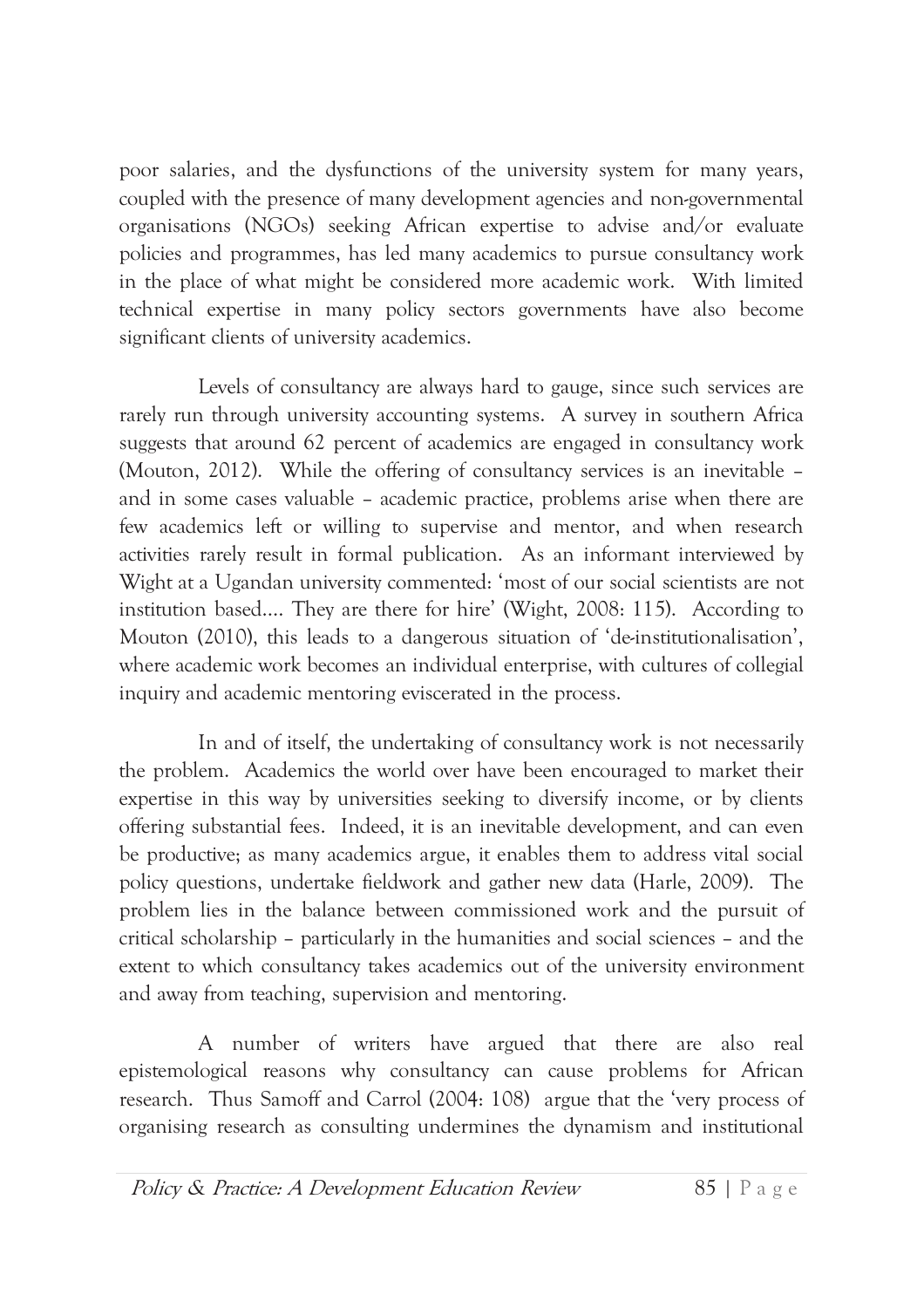autonomy of research centres' as scholars do not set their own agendas or determine their own approach. Similarly, Mamdani (2011) points to the danger of framing research as a response to problems defined by clients, rather than by the identification and formulation of questions.

## The visibility of African research

Measuring research activity is difficult when data collection and reporting is often poor at university and national level, forcing a reliance on imperfect international indicators which tend to under-represent African scholarship. The fact that African research currently accounts for a fraction of international research output is regularly observed. Figures from the Thomson-Reuters ISI database suggest that African research accounts for just 1.1 percent of world publications (Mouton, 2010). These suggest that the continent's output has also declined in relative terms since the late 1980s, with Africa losing 11 percent of its share of global output between 1987 and 1996 and not recovering (Tijssen, 2007). South Africa tends to account for much of this visible output. These figures nevertheless ignore much Francophone and Lusophone work, and particularly overlook work published (in any language) in national or regional journals which are not indexed by the ISI. Taking the journals indexed by African Journals OnLine (AJOL), for example, there were almost twice as many 'local' as compared to ISI qualifying articles in the ten years to 2007 (Mouton, 2010).

Measuring research activity in this way - by the number of articles in high-impact journals - may also act to systematically under-represent much African research, which targets not the international scholarly community but research users - academic or other - at national and sub-national level (Willmers, 2012). Nevertheless, these figures do offer some indication of the struggles that African researchers face as they seek to participate in and be recognised within the international research community. Perhaps most telling is Mouton's calculation that only seventeen universities within his sample were able to produce an average of twenty papers a year or more (2010).

## The strength of the academic core

A major constraint to African research - and to quality teaching too - is the strength of its academic staff; particularly the number of staff holding doctorates.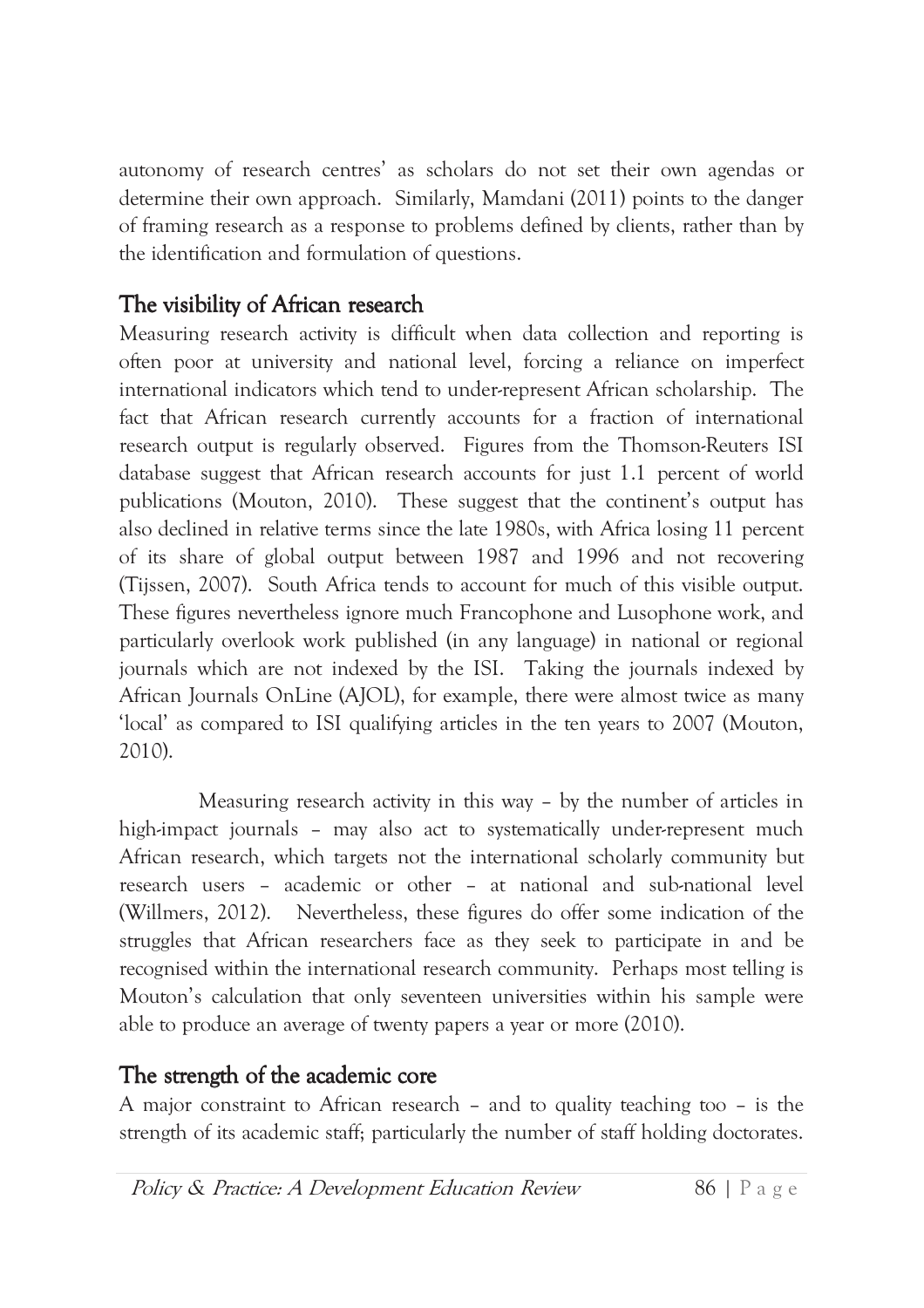It is not uncommon for courses in some universities to be taught by holders of masters degrees, and in some cases bachelors, while those with PhDs are often unable to develop research alongside heavy teaching and administrative loads (or unwilling to do so when consultancy offers a more attractive option). Compounding this is the so-called 'greying of the professoriate'. Many years of under-investment in training new cohorts of academic staff have led to an age profile skewed towards those at a late stage in their careers (Tettey, 2010: 10).

By way of example, Ghana as a whole has just 28 per cent of PhDqualified staff, while Uganda has just 12 per cent (Tettey, 2010). These figures nevertheless disguise a number of underlying complexities. For example in 2007, the universities of Ghana, Dar es Salaam and Nairobi reported high levels of doctoral qualifications amongst academic staff (of 47 percent, 50 percent and 71 percent respectively), while Makerere, Botswana and Eduardo Mondlane had much lower levels (32 percent, 20 percent and 19 percent respectively) (Cloete et al., 2011). That each is often regarded as the top national research university in its country, and often bears the greatest responsibility for training academics for the country as a whole, is particularly significant; the proportions of PhDqualified staff are often lower outside these institutions. The rapid growth of a private tertiary sector has also accentuated divides in some countries. **One** calculation for Kenya puts the difference at 39 percent of staff with doctorates at public universities compared to 21 percent for private institutions (Opata, 2011), while for Ghana the figures are around 30 percent and 17 percent respectively (Tettey, 2010).

#### Developing the next generation

One of the greatest obstacles preventing African universities from upgrading the qualifications of their staff, and from producing new generations of research students, is the continuing inability of many institutions to mount high quality doctoral programmes, requiring many to study abroad. Although undergraduate enrolments have soared, postgraduate growth rates have been less pronounced. In 2007, for example, only 6 percent of postgraduate enrolments at the University of Ghana were on doctoral programmes (Tettey, 2010). Supervisory capacity - i.e. having sufficient numbers of experienced staff, and their preparedness to offer effective support - is a particular barrier. Unlike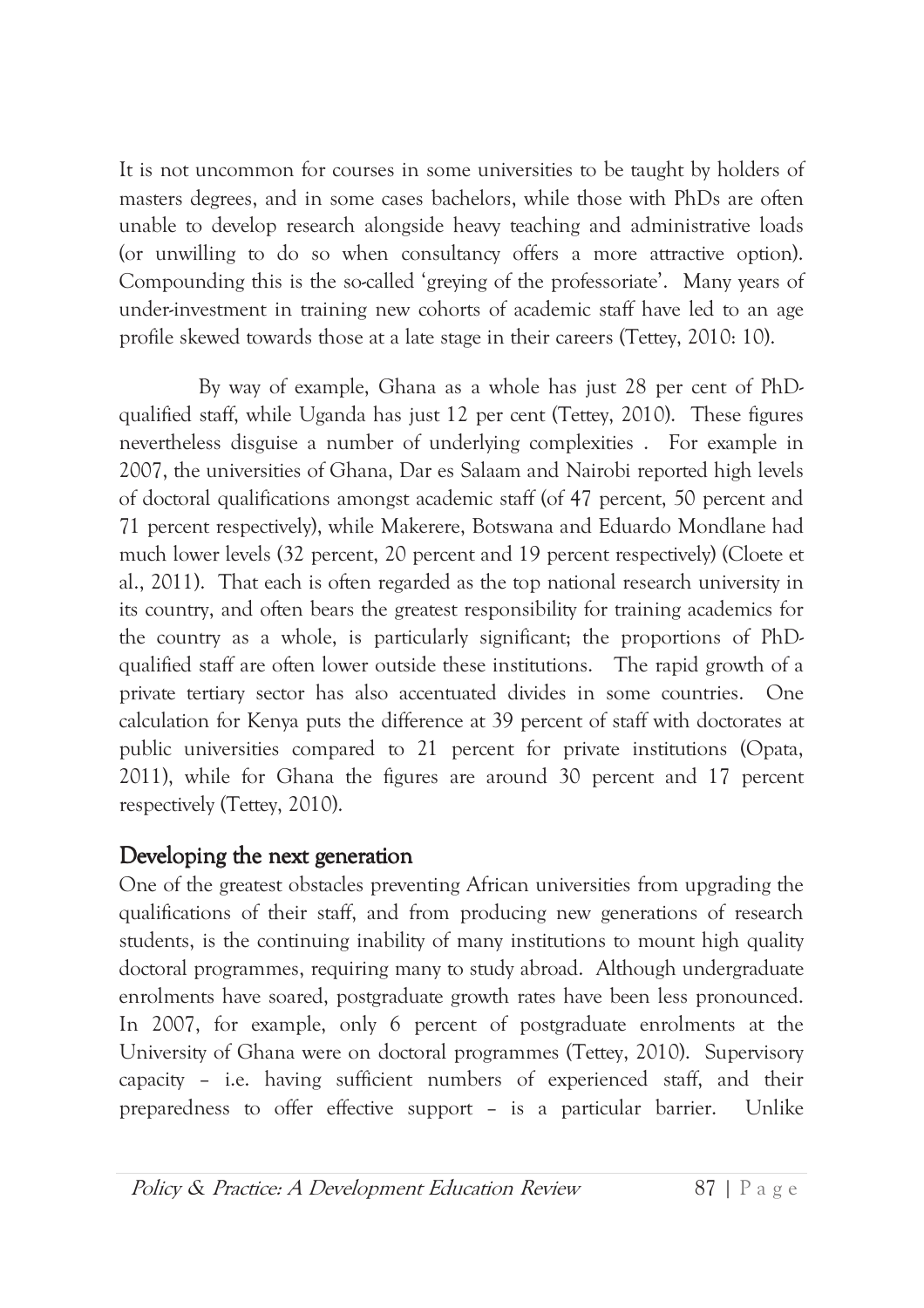additional teaching or external consultancy work, supervision rarely attracts additional reward, monetarily or otherwise.

A number of relatively innovative models for doctoral training have emerged, whereby constraints are overcome through a process of dual supervision, i.e. split-site programmes whereby candidates spend a portion of time at a better-resourced institution (often in the North), or on collaborative programmes at a regional level, such as the long-established African Economic Research Consortium or the more recent public health Consortium for Advanced Research Training in Africa. Nevertheless, the potential for split-site programmes is still limited where there is insufficient capacity at the home institution. Even where universities are able to mount their own doctoral programmes, progression and graduation rates may be relatively weak. Cloete et al. (2007) indicated that the University of Botswana graduated four PhDs from its own programmes in 2007, while the universities of Dar es Salaam. Ghana. Makerere and Nairobi managed to graduate between 20 and 32 PhDs in the same year, across all disciplines.

#### Enabling successful post-PhD careers

The foundations laid at doctoral level are clearly critical but while much attention has been rightly focused on the need to produce greater numbers of PhD students, and to upgrade the qualifications of junior academics to this level, the needs of researchers in the immediate post-PhD years are often neglected. Investments in doctoral training are often under-realised as a result. Many of those who do return home, having completed PhDs abroad, or who are able to gain PhDs on local programmes, struggle to find supportive and productive spaces in which to advance their careers, and their universities lose as a result. Early career researchers consulted during an ACU and British Academy study (cited above) reported feelings of 'intellectual isolation' and 'intellectual meltdown' (Harle, 2011). While access to research funding is important, difficulties of career progression are often the result of barriers at institutional level, where university structures and policies do not make explicit provision for the needs of emerging researchers (assistance in getting work published, writing grant applications or learning how to supervise students of their own), or where departmental cultures do not enable their junior faculty, or encourage a spirit of collegiality and intellectual inquiry.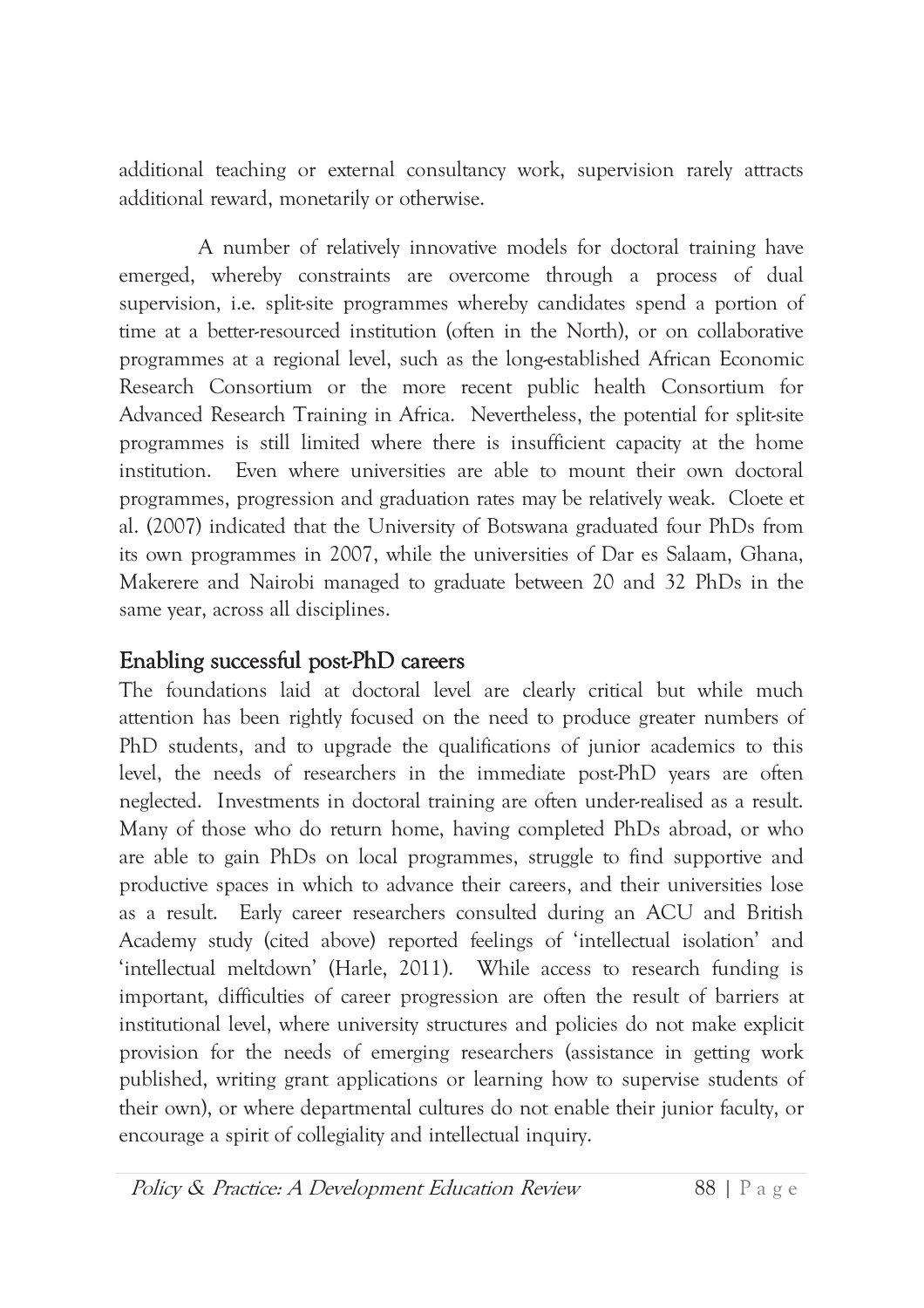## Being 'world class' and being relevant: from international rankings to national needs

Of course efforts to strengthen capacity do not exist in a vacuum. The growth and renewal of African HE is tightly bound to two twin sets of concerns: on the one hand 'relevance' and 'development', and on the other 'excellence' and 'international standing'. African universities have long had to balance these competing demands, which have often proved difficult to reconcile. The first requires that they demonstrate their relevance as institutions, by showing how they serve national development needs; the second requires that they build up strong research systems in order that they can claim a place in wider networks. How universities negotiate these often competing concerns, and where they place their emphasis, is important in determining both what becomes possible and how success or otherwise is assessed. The tension between relevance and standing has been further heightened by the rise in global university rankings, and the concern for 'world class' status.

Attempts to characterise what a 'world class' institution looks like tend to emphasise high concentrations of talented academics: mobile, connected to international networks, with strong publication records, significant budgets, and strong strategic vision and leadership (Altbach and Salmi, 2011). University rankings and measures of international excellence for their part tend to reward research performance (defined in terms of highly ranked journal publications and research funding), the reputation of an institution and the extent to which a university is internationalised. They tend to neglect strengths in teaching and learning and downplay local engagement and contributions to national development (Zeleza, 2012), while the level of investment needed to achieve world class status will, by common definitions, be beyond the reach of many African institutions.

One response has been to push for the establishment of regional centres of excellence, so that there are at the very least some institutions able to attract recognition at this level. But again the measures by which this excellence is measured are still problematic and reflect the agendas and criteria of a Northern system (Leach and Waldman, 2009). Excellence comes to be more about external competitiveness and rankings, rather than about internal quality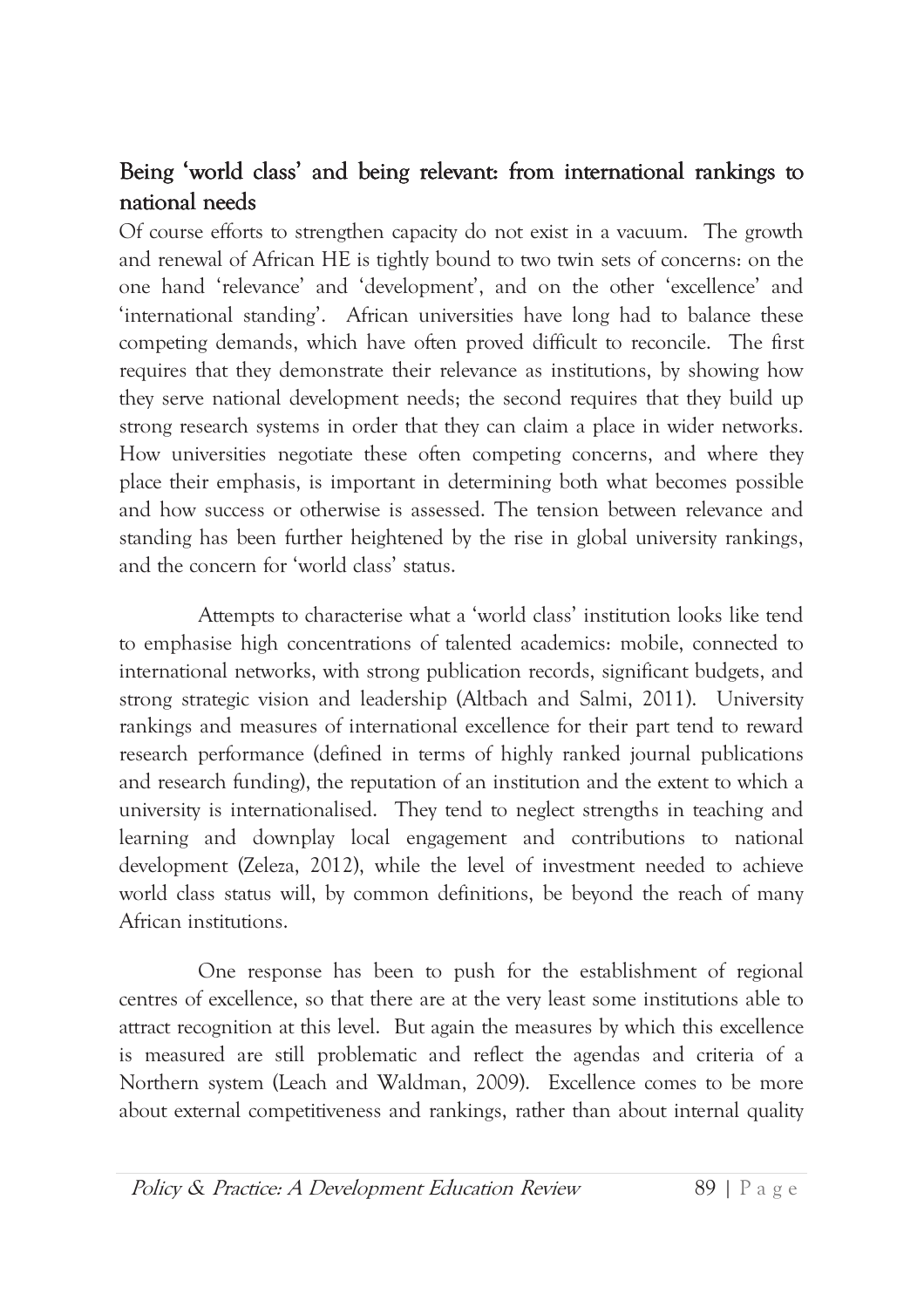and coherence. Given the persistent dominance of these rankings by Northern universities, the danger is that African institutions devote considerable efforts to compete in a system where the odds are already stacked against them, and in the process ignore national HE and development needs. This can also result in African universities failing to define their own missions and objectives.

#### Internationalisation in an African context

The idea of 'internationalisation' has become a major concern for universities across the world, and Africa is no exception. Indeed the earliest (colonial-era) institutions were internationally linked from their very foundation, either as colleges of parent universities or replicating the institutional models of the colonial power. Today African universities are both enmeshed in the internationalisation agendas of their partners, and seeking to articulate international strategies of their own. International collaboration is seen to be a critical ingredient for any successful research system (The Royal Society, 2011) while the international dimensions of teaching and of student and staff mobility are often stressed (Knight and Teferra, 2008). Internationalisation can nevertheless mean quite different things in different places. A report prepared at the outset of the Irish-Africa Partnership reveals that African and Irish institutions had quite different ideas of what the partnership should aim to do, and of its eventual benefits, although there were still common concerns (Nakabugo et al., 2010). Partnerships with African HE are commonly framed by Northern universities' internationalisation strategies, as a recent Canadian report emphasises (AUCC, 2010). These may either provide an impetus for the establishment of new partnerships, or existing initiatives may find themselves formally endorsed and able to access new levels of support as a result of this strategic attention.

For African universities seeking to develop greater international connections, Europe and North America are no longer the only prospects for partnership. There is a growing trend towards South-South partnership, with India and China both making substantial commitments to the continent. For example, the Indian Institute of Technology in Bombay is involved with the African Institute of Science and Technology in Abuja, Nigeria, while India is also sponsoring institutes in educational planning, IT and vocational training. A Chinese sponsored Forum on Africa-China Cooperation held in 2009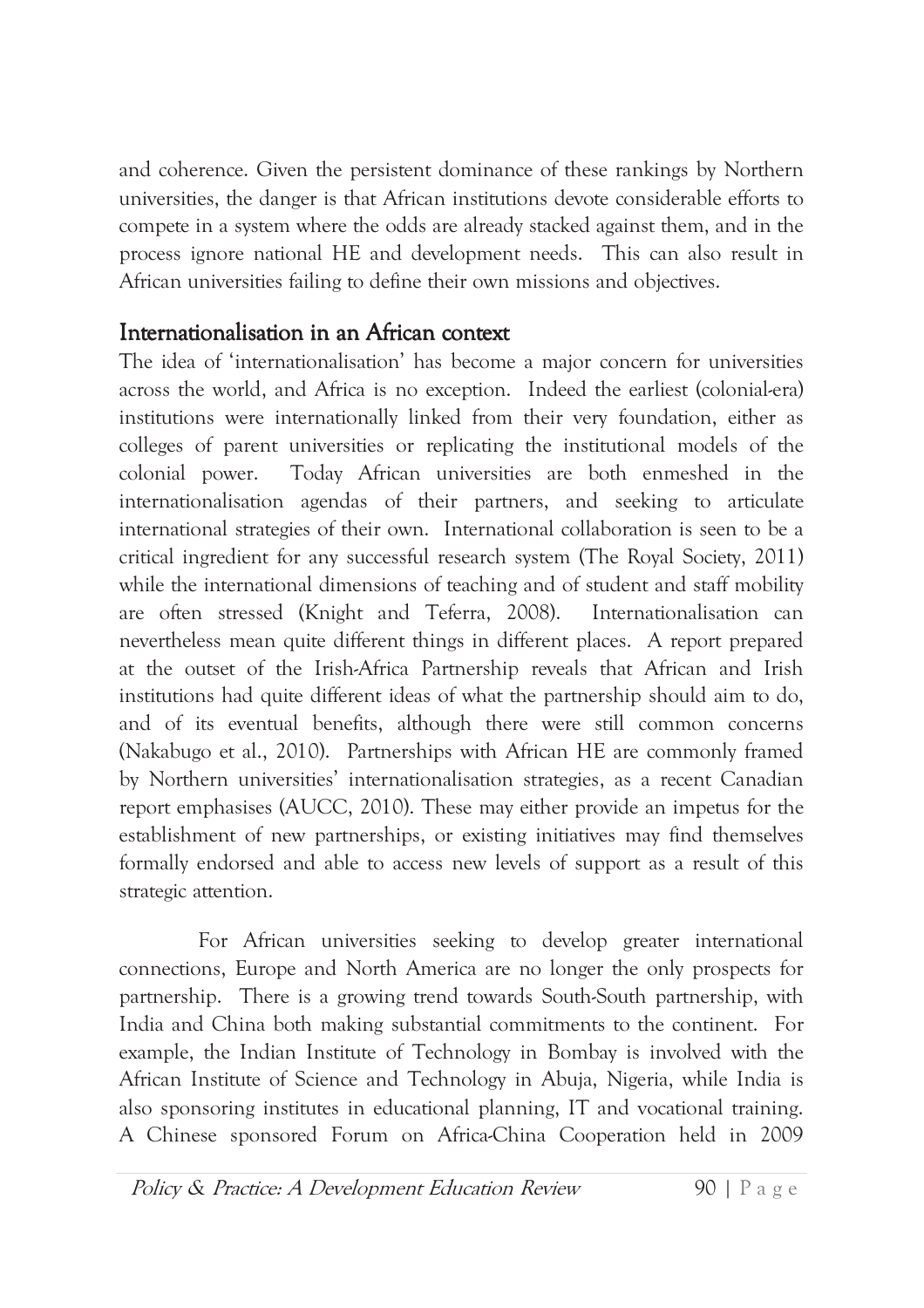projected that China would offer 5,500 scholarships to African students by  $2012.$ 

A number of recent initiatives have drawn attention to partnerships with African universities within the framework of internationalisation (EUA, 2010; AUCC, 2010). The European University Association's White Paper is framed by the desire to move beyond individual or institutional links, and to begin a more strategic conversation at a regional level around the policy and mechanisms by which European and African institutions might cooperate in the future (EUA, 2010). Yet according to an International Association of Universities (IAU) survey, relatively few countries actually prioritise partnerships with African universities in their internationalisation strategies (IAU, 2010). Where it does feature, it is perhaps commonly associated with philanthropy or development - not as a way in which Northern universities elsewhere can advance their own 'excellence'. Internationalisation is, then, far from a neutral concept, bringing with it risk as well as opportunity. The relative disinterest with which Africa is treated in debates on internationalisation led Jowi (2012) and Zeleza (2012) amongst others to rightly argue that African HE must define internationalisation in its own terms, to harness it in support of its own aims, rather than simply being offered a role in the internationalisation strategies of others. Indeed, there have even been suggestions that African universities need to first delink themselves from the international system, in order to internationalise on their own terms (de Wit, 2012).

Although the growing importance of South-South partnerships is explicitly acknowledged by the Association of Universities and Colleges of Canada report and the seminar on which it is based aimed to learn from southern partners, the stated goal of the seminar was to 'share best practices to further advance the internationalisation of the Canadian HE community' (AUCC, 2010: 3). German delegates at the AUCC seminar emphasised that partnerships (if not necessarily with Africa) were important elements in marketing strategies, and in efforts to source the best of academic and student talent.

As Jowi (2012) warns, there is a risk that internationalisation, as the latest agenda by which African HE is to be defined and approached, could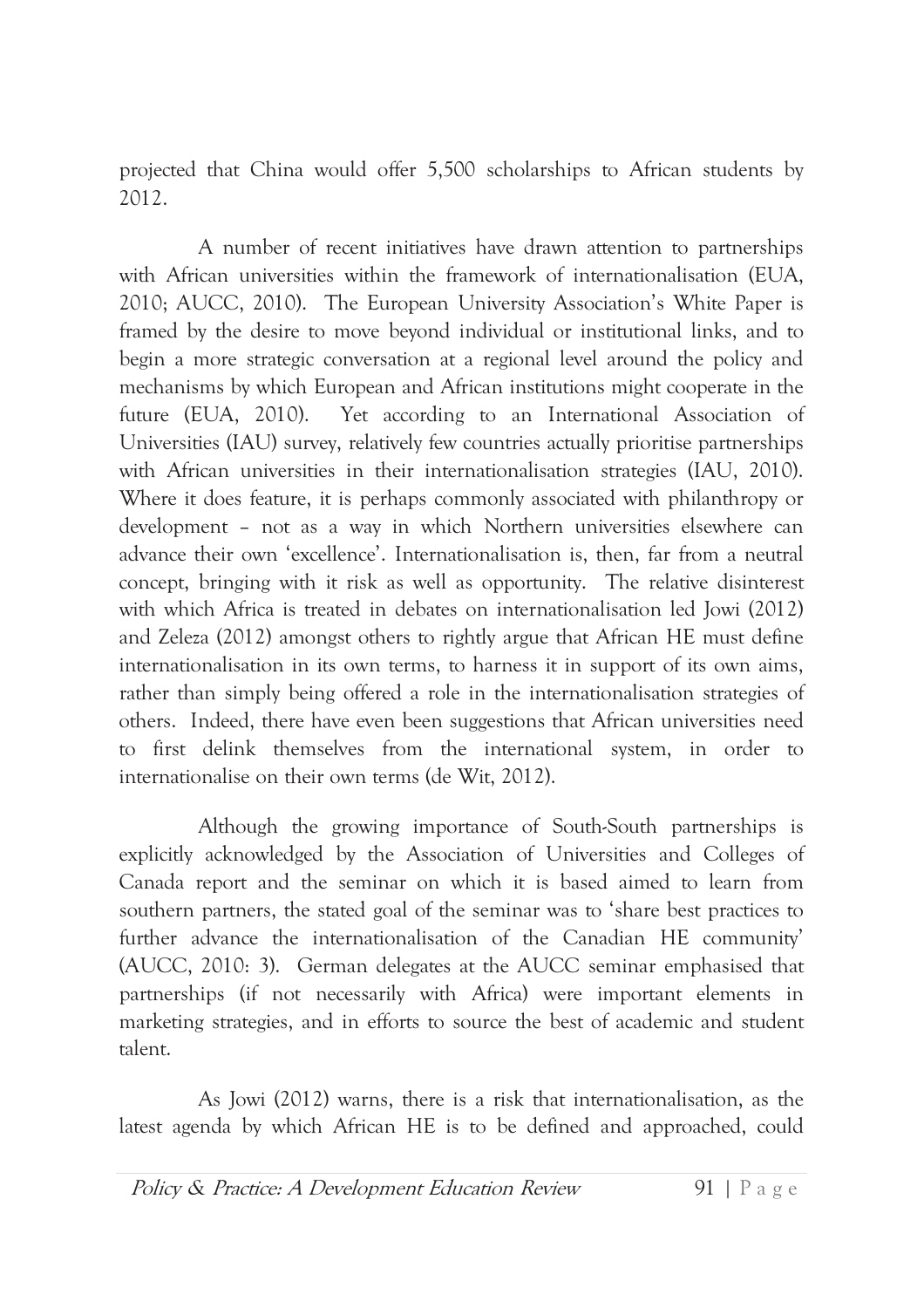accentuate rather than close gaps in research and knowledge systems. At the level of individual Northern academics and their institutions, engagement with counterparts in Africa is no doubt often driven by a genuine interest in academic partnership and engagement, but the logics of international and national HE funding and reward systems (the primacy of publication in highly ranked journals, and the drivers of individual career progression) are liable to create particular structural distortions. For some, these lead to concerns about a recolonisation of academic practice (Ibid.); at the very least they may lead to the further development of a policy narrative which sees African HE as a variant of an 'international' HE system, encouraging the adoption of funding and organisational models that mimic those of Europe, North America and elsewhere, rather than as something distinctive in its own right.

 $\mathsf{A}$ number of suggestions of what a distinctively African internationalisation agenda might look like are nevertheless emerging (Kotecha, 2012), while an African Network for the Internationalisation of Education (AINE) was established in 2008 (Knight and Teferra, 2008). The regional integration of African HE is particularly emphasised within such discussions in order to encourage the circulation of academics and students within the continent, to develop HE systems which better reflect the realities of their own countries and regions, and to ultimately develop a stronger continental foundation for subsequent engagement beyond Africa (Ibid.; IAU, 2010; Jowi, 2012).

An East African HE area has been proposed, while the African Union has established the Mwalimu Nyerere Scholarship Scheme for mobility. It is perhaps notable that many of the concerns for African internationalisation reported at an AINE conference in 2011 echoed those frequently identified for African HE more broadly; internationalisation is a means by which Africa seeks to build its research base, develop future generations of academics, strengthen the role of information and communication technologies, and tackle the brain drain, rather than a detached and separate agenda (Jowi, 2011).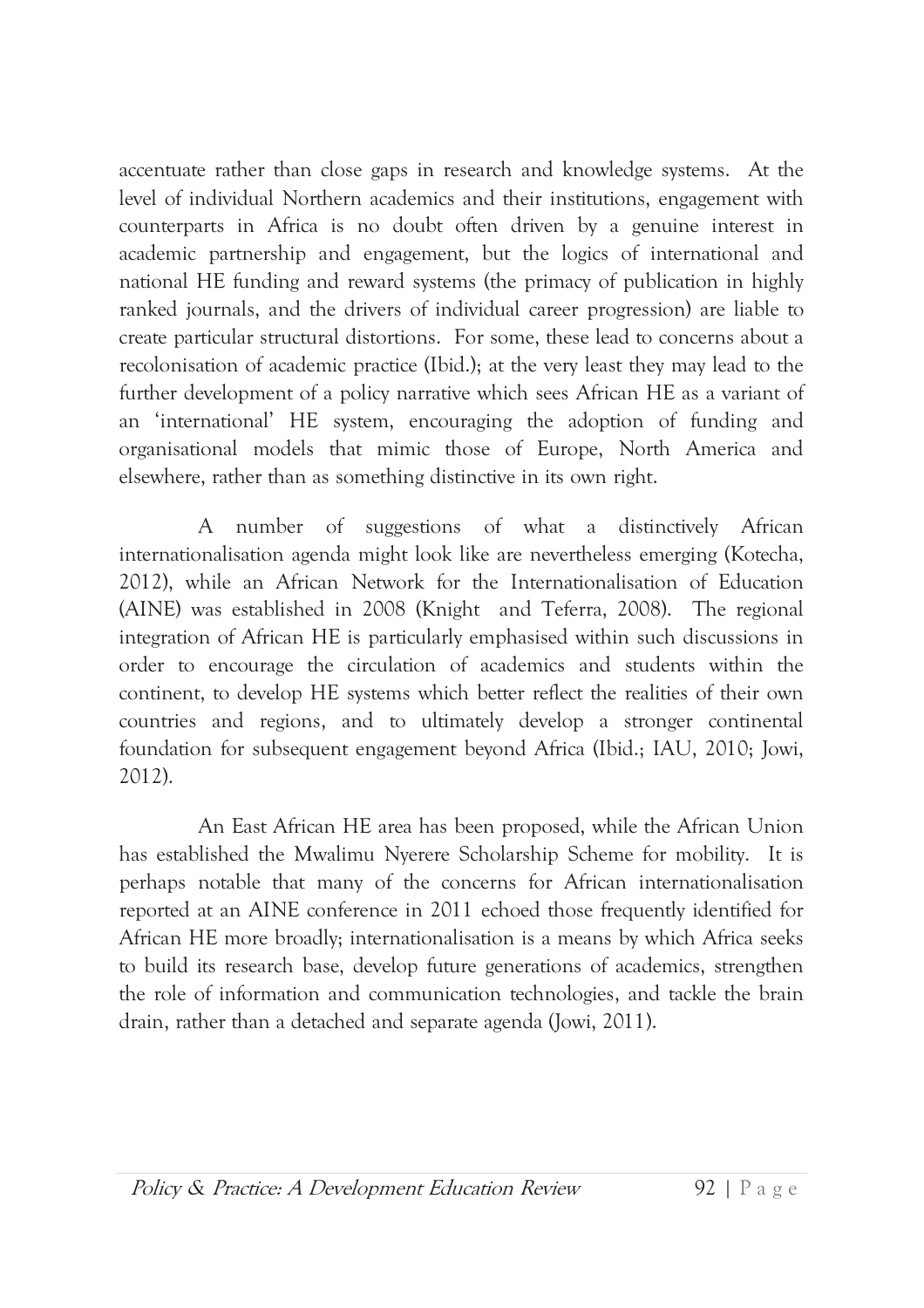## Conclusions: the possibilities and dilemmas of partnership for strengthening research

African HE is growing, its universities are getting stronger, its published outputs are increasing, research is becoming more visible, and the sector is ever more involved internationally. Universities nevertheless continue to face considerable challenges, both in their internal composition, and in their ability to interact productively and confidently within international academic networks. Partnerships will undoubtedly continue to play an important role in enabling African academics and their universities to rebuild and re-energise their research departments, through technical and intellectual support. However, they also bring with them normative ideas that in themselves pose new challenges. International links naturally invite comparison with foreign institutions; but as their international engagement grows, so African universities become increasingly enmeshed in debates and agendas – and in the systems of academic production arising from these – determined by and for Northern HE systems, substantially better resourced and responding to different social, economic and political demands and ideas.

Despite a growing body of scholarship, and an even greater level of anecdotal reflection captured in meetings and workshops, issues of research capacity, quality, publishing, PhD training and post-PhD careers are often discussed as a set of relatively discrete, technical concerns, for which the solutions are often primarily financial. While new funding is essential, the human dimensions - the relational, cultural, and political dimensions of capacity building and of daily life within African or partner institutions - often receive much less attention. Much of what we 'know' comes from assembled anecdote and patchy data, compiled at national level, or from a few institutions. A challenge to capacity in African HE is therefore to grow the level of research on the sector itself, and particularly from within the continent. Flawed analysis of the problem leads to a flawed response. The continent's tertiary institutions are many, varied and diverse, and many have displayed extraordinary resilience over the years. It is clear that as a community we need to move rapidly beyond generalised assessments and be more receptive to what African institutions are doing, if we are to understand and respond coherently and usefully to these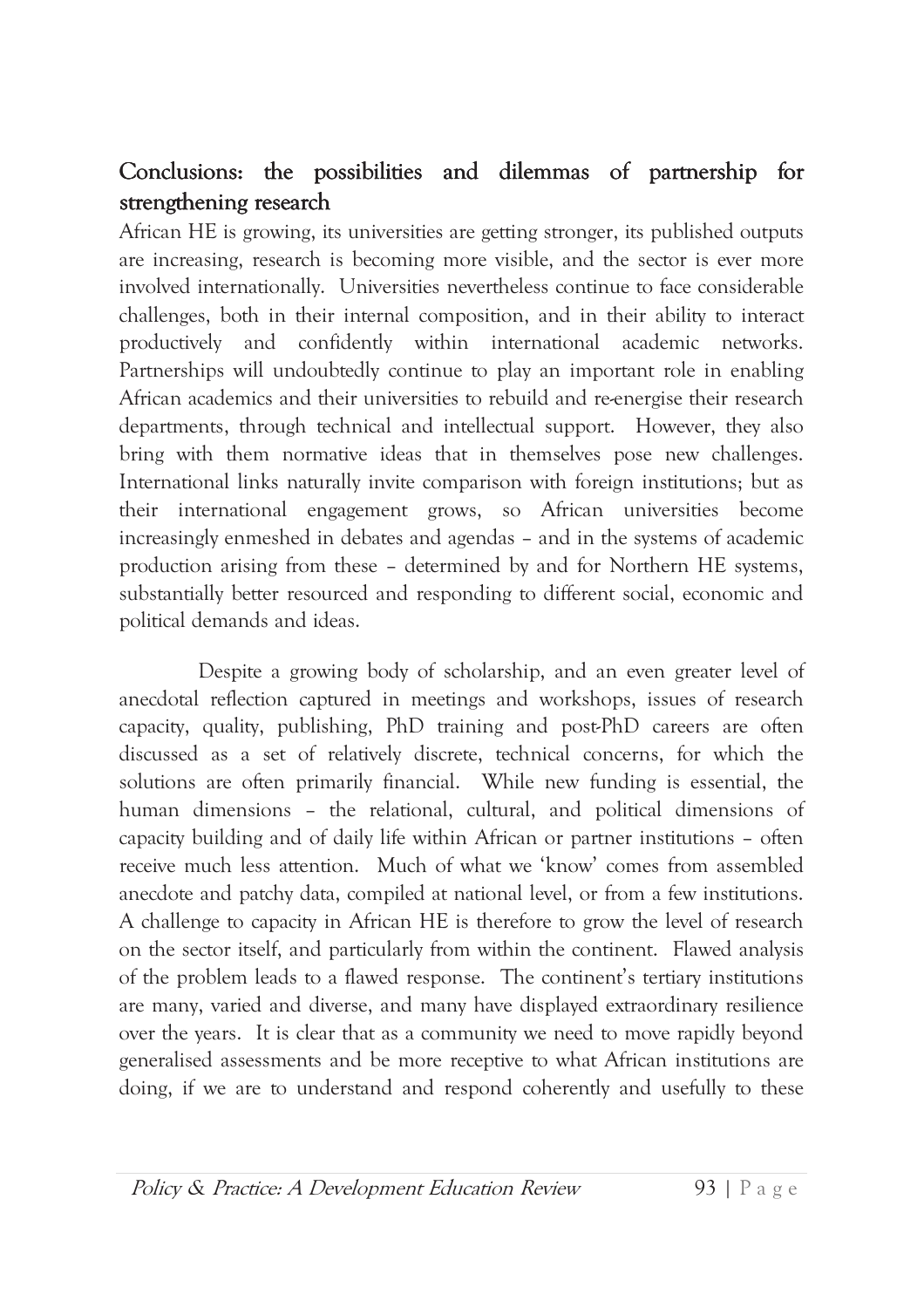needs; needs which must be identified and articulated by African academics and university leaders themselves.

Author's note:

The author is grateful to an anonymous reviewer whose comments substantially improved this paper, in addition to colleagues at the ACU, particularly Nick Mulhern and John Kirkland, and the British Academy, who supported much of the work on which these ideas draw. The author is also grateful to the University of Limerick for enabling these ideas to be presented and discussed at a conference in November 2011.

#### References

**AUCC**  $(2010)$ How North-South *Cardinal Points:* Partnerships Support Internationalization Strategies, Ottawa: AUCC, available: http://www.aucc.ca/wpcontent/uploads/2011/09/cardinal-points-north-south-partnerships-2011-e.pdf.

Altbach, P and Salmi, J (eds.) (2011) The Road to Academic Excellence: The Making of World-Class Research Universities, Washington DC: The World Bank.

Barrett, A.M, Crossley, M and Dachi, H (2011) 'International collaboration and research capacity building: learning from the EdQual experience', *Comparative Education*,  $47(1)$ , pp. 25-43.

Bates, I et al., (2011) 'Assessing and Strengthening African Universities' Capacity for Doctoral Programmes', *PLoS Medicine*, 8(9), available: http://dx.plos.org/10.1371/journal.pmed.1001068 (accessed 30 January 2012).

Bradley, M (2008) 'On the agenda: North-South research partnerships and agendasetting processes', *Development in Practice*, 18(6), pp. 673-685.

Cloete, N, Bailey, T and Maassen, P (2011) Universities and Economic Development in Africa: Pact, academic core and coordination, Wynberg: Centre for Higher Education Transformation, available: http://chet.org.za/files/uploads/books/CHET HERANA Synthesis/CHET HERANA Synthesis Text WEB.pdf (accessed 27 November 2012).

Commission for University Education, http://www.che.or.ke (accessed 28 February  $2013$ ).

DfID (2010) Capacity building in research: How to note, London: DFID, available: http://www.ukcds.org.uk/ assets/file/publications/HTN-Capacity-Building.pdf (accessed 5 December 2012).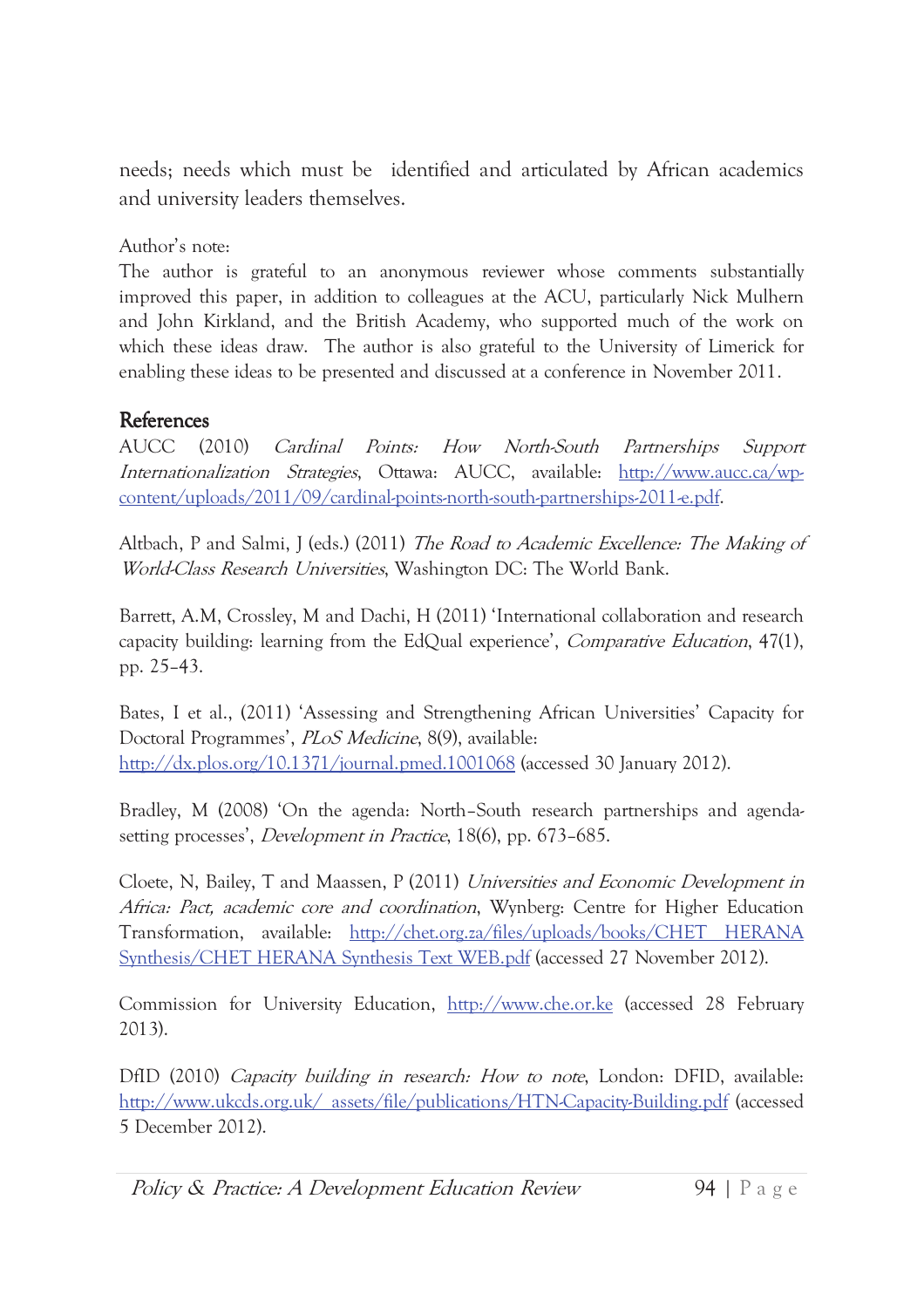ESSENCE on Health Research (2011) Planning, Monitoring and Evaluation Framework for Capacity Strengthening in Health Research, Geneva: TDR/World Health Organization, available: http://whqlibdoc.who.int/hq/2011/TDR essence 11.1 eng.pdf (accessed 5 December 2012).

EUA (2010) *Africa-Europe Higher Education Cooperation For Development: Meeting Regional And Global Challenges*, Brussels: European University Association, available: http://www.eua.be/Libraries/Publications homepage list/Africa-

Europe Higher Education Cooperation White Paper EN.sflb.ashx (accessed 1 March  $2013$ ).

Forum on China-Africa Co-operation, http://www.focac.org/eng/zxxx/t626387.htm, 11 December 2009 (accessed 1 March 2013).

Harle, J (2011) Foundations for the Future: Supporting the early careers of African *researchers*, London: British Academy and Association of Commonwealth Universities, available: https://www.acu.ac.uk/publication/download?id=429 (accessed 27 November 2012).

Harle, J (2009) The Nairobi Report: Frameworks for Africa-UK Research Collaboration in the Social Sciences and Humanities, London: British Academy and Association of Commonwealth Universities, available: www.acu.ac.uk/publication/download?id=174 (accessed 27 November 2012).

Egron-Polak, E and Hudson, R (eds.) (2010) Internationalization of Higher Education: Global Trends Regional Perspectives - the IAU 3rd Global Survey Report, Paris: International University Association, available: http://www.iau-aiu.net/content/globalsurveys (accessed 5 December 2012).

Jones, N, Bailey, M and Lyytikäinen, M (2007) Research capacity strengthening in Africa: Trends, gaps and opportunities. A scoping study commissioned by DFID on behalf of London: Overseas Development Institute. IFORD, available: http://www.odi.org.uk/sites/odi.org.uk/files/odi-assets/publications-opinionfiles/2774.pdf (accessed 1 March 2013).

Jowi, J.O (2011) 'AFRICA: Universities rethink internationalisation - University World News'. University World News. 20 November 2011. available: http://www.universityworldnews.com/article.php?story=20111120095222860 (accessed) 7 December 2012).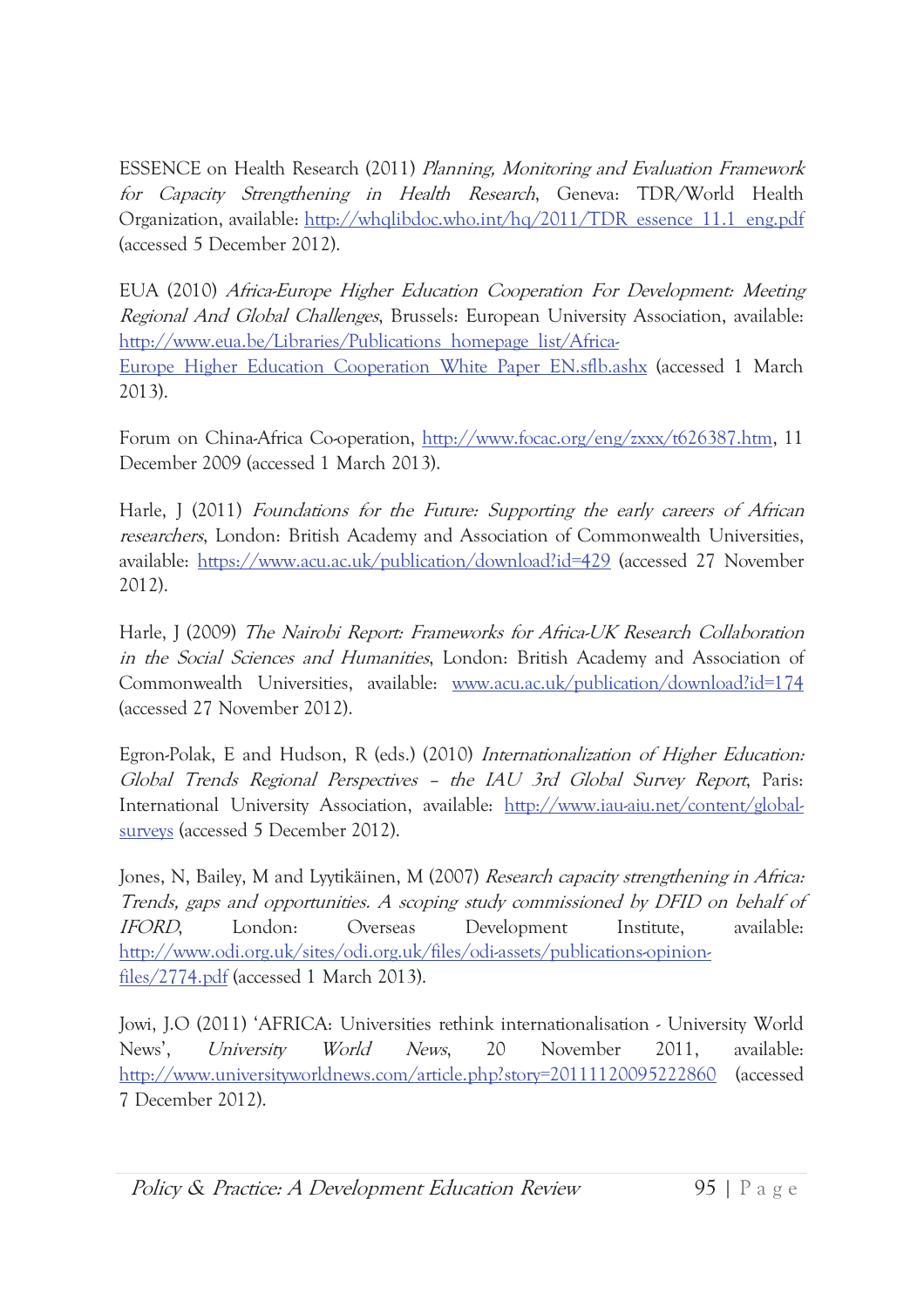Jowi, J.O (2012) 'Africa responds to internationalisation: Redefining the terms of engagement between scholars worldwide' in Kotecha, P (ed.) Internationalisation in Higher Education: Perspectives from the Global South, Johannesburg: Southern African Regional Universities Association.

King, K (2008) 'The New Politics of Partnership: Peril or Promise?' Norrag News, 41, http://www.norrag.org/en/publications/norrag-news/online-version/the-newavailable: politics-of-partnership-peril-or-promise.html (accessed 27 November 2012).

King, K and McGrath, S (2012) 'Education and Development in Africa: Lessons of the Past 50 Years for Beyond 2015', presentation at CAS@50, Centre of African Studies, University of Edinburgh, available:

http://eprints.nottingham.ac.uk/1640/1/Kenneth.King%26Simon.McGrath.CAS@50.p  $df$  (accessed 1 March 2013).

Knight, J and Damtew, T (2008) 'The Internationalisation of Higher Education: Complexities and Realities' in D Teferra and J Knight (eds.) Higher Education in Africa: The International Dimension, Boston / Accra: African Books Collective.

Kotecha, P (2012) 'Internationalisation in Higher Education: Perspectives from the Dialogue Global South'. **SARUA** Leadership Series.  $4(2)$ , available: http://www.sarua.org/files/publications/SARUA%20leadership%20Dialogue%20Series /Leadership%20Dialogue%20Series Vol%204%20No%202.pdf (accessed 5 December 2012).

Leach, M and Waldman, L (2009) Centres of Excellence? Questions of Capacity for Innovation, Sustainability, Development, Steps Centre Working Paper, Brighton: Studies/University Institute  $\sigma f$ Development  $\circ$ f Sussex. available: http://anewmanifesto.org/wp-content/uploads/leach-and-waldman-paper-23.pdf (accessed 27 November 2012).

Lebeau, Y and Mills, D (2008) 'From "crisis" to "transformation"? Shifting orthodoxies of African higher education policy and research', *Learning and Teaching*, 1(1), pp. 58– 88.

Lulat, Y.G-M (2003) 'The Development of Higher Education in Africa' in Teferra, D and Altbach, P.G (eds.) African Higher Education: An International Reference Handbook, Bloomington, IN: Indiana University Press.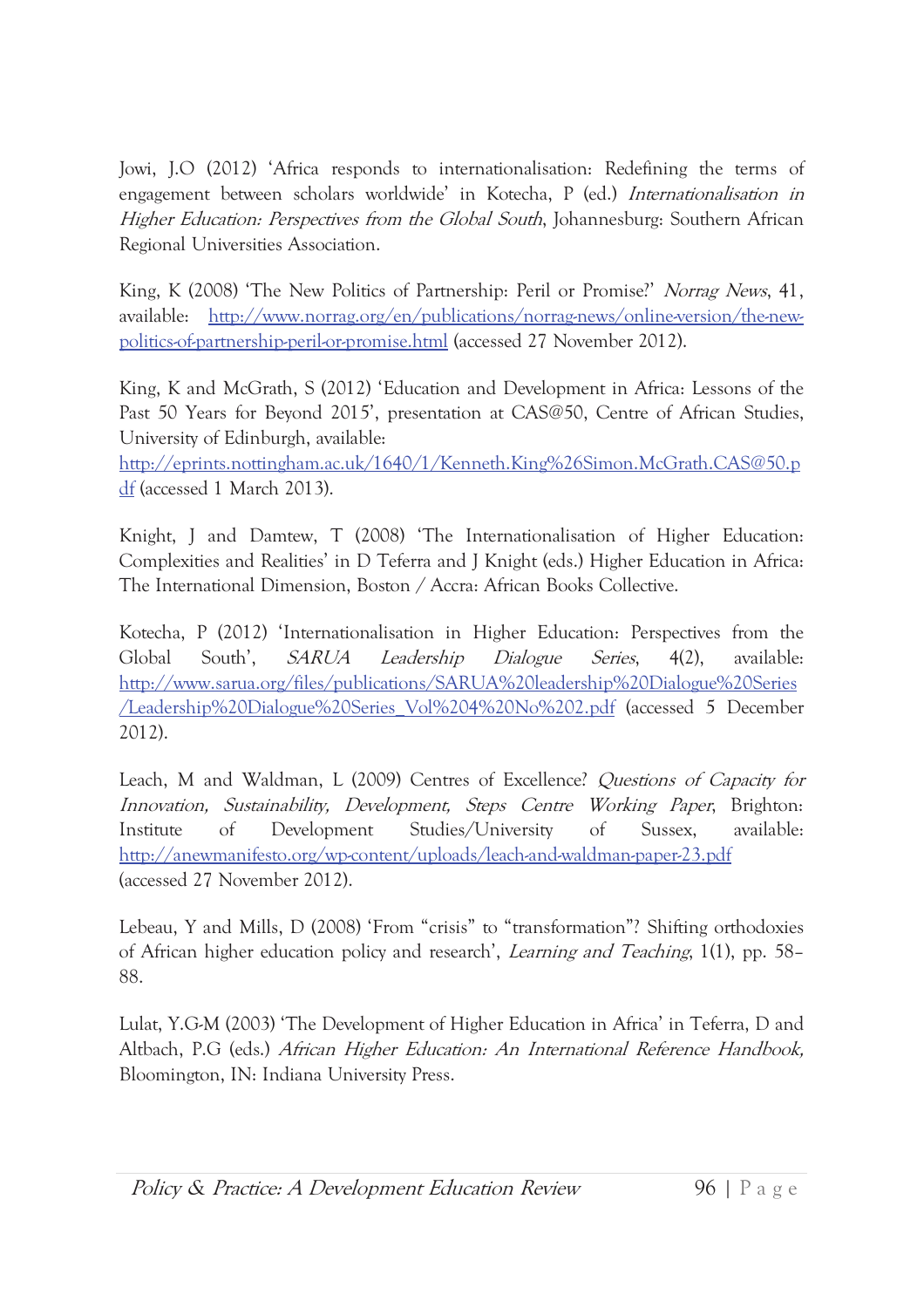Mamdani, M (2011) 'The Importance of Research in a University', *Pambazuka News*, available: http://www.pambazuka.org/en/category/features/72782 (accessed 6 December 2012).

Mohamedbhai, G (2008) The Effects of Massification on Higher Education in Africa, Accra: Association for the Development of Education in Africa/Association of African *Universities*, available:

http://www.aau.org/sites/default/files/announce/docs/massification.pdf (accessed 27 November 2012).

Mouton, J 'The State of Doctoral Education in Africa' presentation at SARUA 14 Leadership Dialogue, March 2012, available: http://sun025.sun.ac.za/portal/page/portal/Arts/ADA/resources/SARUA 14 March 2012 Doctoral training.pdf (accessed 8 March 2013).

Mouton, J (2010) 'The state of social science in sub-Saharan Africa' in *UNESCO/ISSC* World Social Science Report 2010: Knowledge divides, Paris: UNESCO/International Social Science Council, available:

http://unesdoc.unesco.org/images/0018/001883/188333e.pdf#page=84 (accessed 28 November 2012).

Muindi, B 'Kenya: Varsities Plan Double Intakes', *Daily Nation*, 16 June 2010, available: http://www.nation.co.ke/News/Varsities%20plan%20double%20intakes/-/1056/940622/-/8mrxap/-/index.html (accessed 5 December 2012).

Nakabugo, M, Barrett, E and Munck, R (2010) 'Best practice in North-South research relationships in higher education: The Irish African partnership model', *Policy and Practice: A Development Education Review, Vol. 10 (Spring), pp. 89-98.* 

National Council for Higher Education, http://www.unche.or.ug (accessed 28 February  $2013$ ).

National Universities Commission, http://www.nuc.edu.ng (accessed 28 February 2013).

Nganga, G 'KENYA: Funding boost for public universities', University World News, 20 June 2010, available:

http://www.universityworldnews.com/article.php?story=20100617191414330 (accessed 5 December 2012).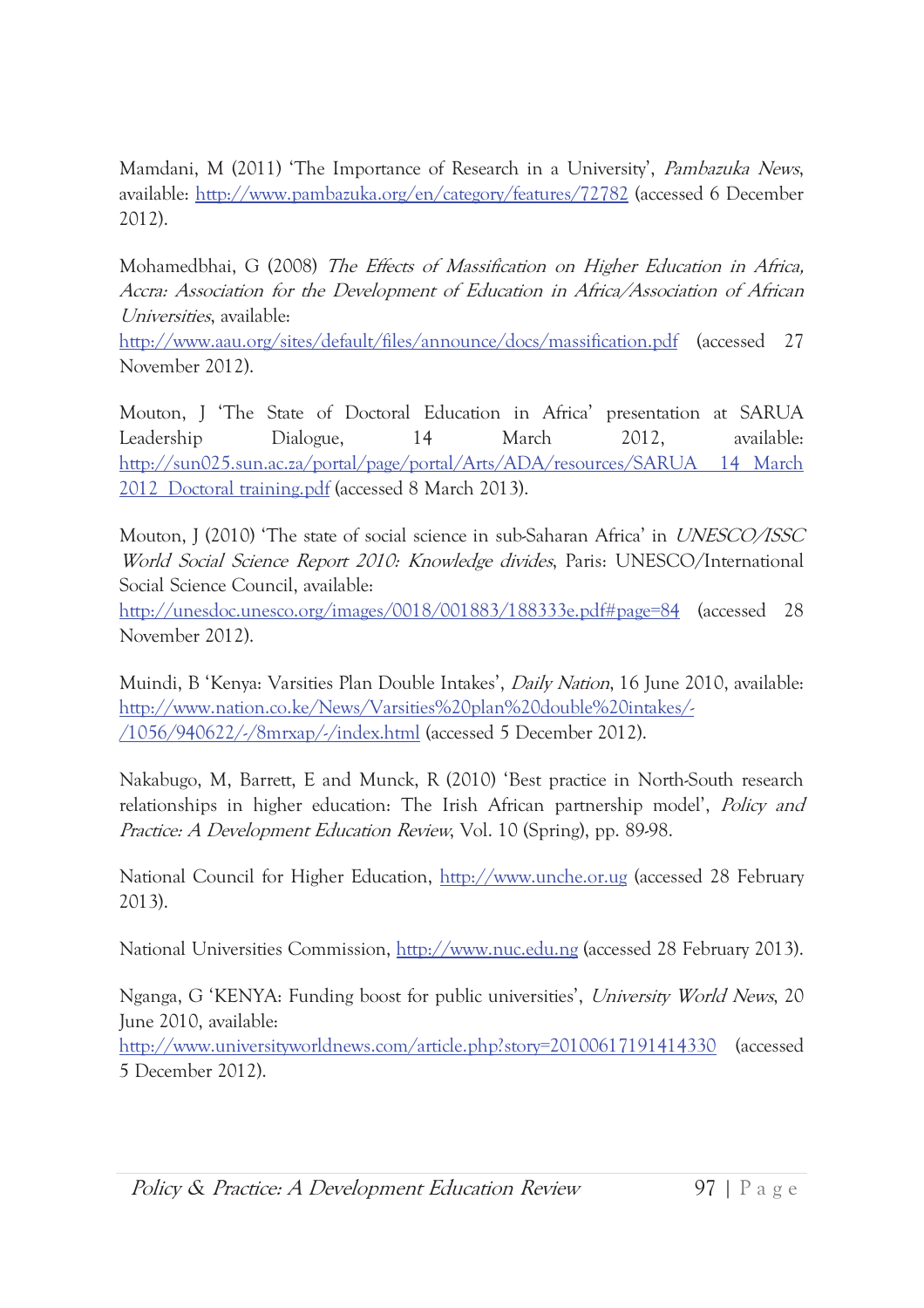Opata, G.P (2011) 'A study of PhD Training Programmes in Kenyan Universities: The case of Moi University', presentation at 10th OSSREA Congress: Supporting universities for PhD training in East and Southern Africa, Dar es Salaam, 28 February - 4 March 2011, available: http://www.ossrea.net/images/stories/ossrea/state-phd-courses.pdf (accessed 1 March 2013).

Ortiz, A and Taylor, P (2009) Learning purposefully in capacity development Why, what and when to measure? Paris: International Institute for Educational Planning, UNESCO.

Roberts, L (2005) 'African Higher Education Development and the International Community', Short Paper Series on African Higher Education Development, London: Association of Commonwealth Universities, available: https://www.acu.ac.uk/publications/ (accessed 5 December 2012).

Samoff, J and Carrol, B (2004) 'The Promise of Partnership and Continuities of Dependence: External Support to Higher Education in Africa', African Studies Review,  $47(1)$ , pp. 67-199.

Tettey, W.J (2010) 'Challenges of Developing and Retaining the Next Generation of Academics: Deficits in Academic Staff Capacity at African Universities', unpublished paper, Partnership for Higher Education in Africa, available: www.foundationpartnership.org/pubs/pdf/tettey deficits.pdf (accessed 27 November 2012).

The Royal Society (2011) Knowledge, networks and nations: Global scientific collaboration the  $21st$ London: Society,  $in$ century, Royal available: http://royalsociety.org/uploadedFiles/Royal Society Content/Influencing Policy/Report s/2011-03-28-Knowledge-networks-nations.pdf (accessed 27 November 2012).

Tijssen, R.J.W (2007) 'Africa's contribution to the worldwide research literature: New analytical perspectives, trends, and performance indicators', Scientometrics, 71(2), pp.  $303 - 327.$ 

Vogel, I (2012) Research capacity strengthening: Learning from experience, London: UK Collaborative on Development Sciences, available: http://www.ukcds.org.uk/ assets/file/features/UKCDS Capacity Building Report July 2012.pdf (accessed 29 November 2012).

Wight, D (2008) 'Most of our social scientists are not institution based... they are there for hire-research consultancies and social science capacity for health research in East Africa', Social science and medicine, 66(1), pp. 110-116.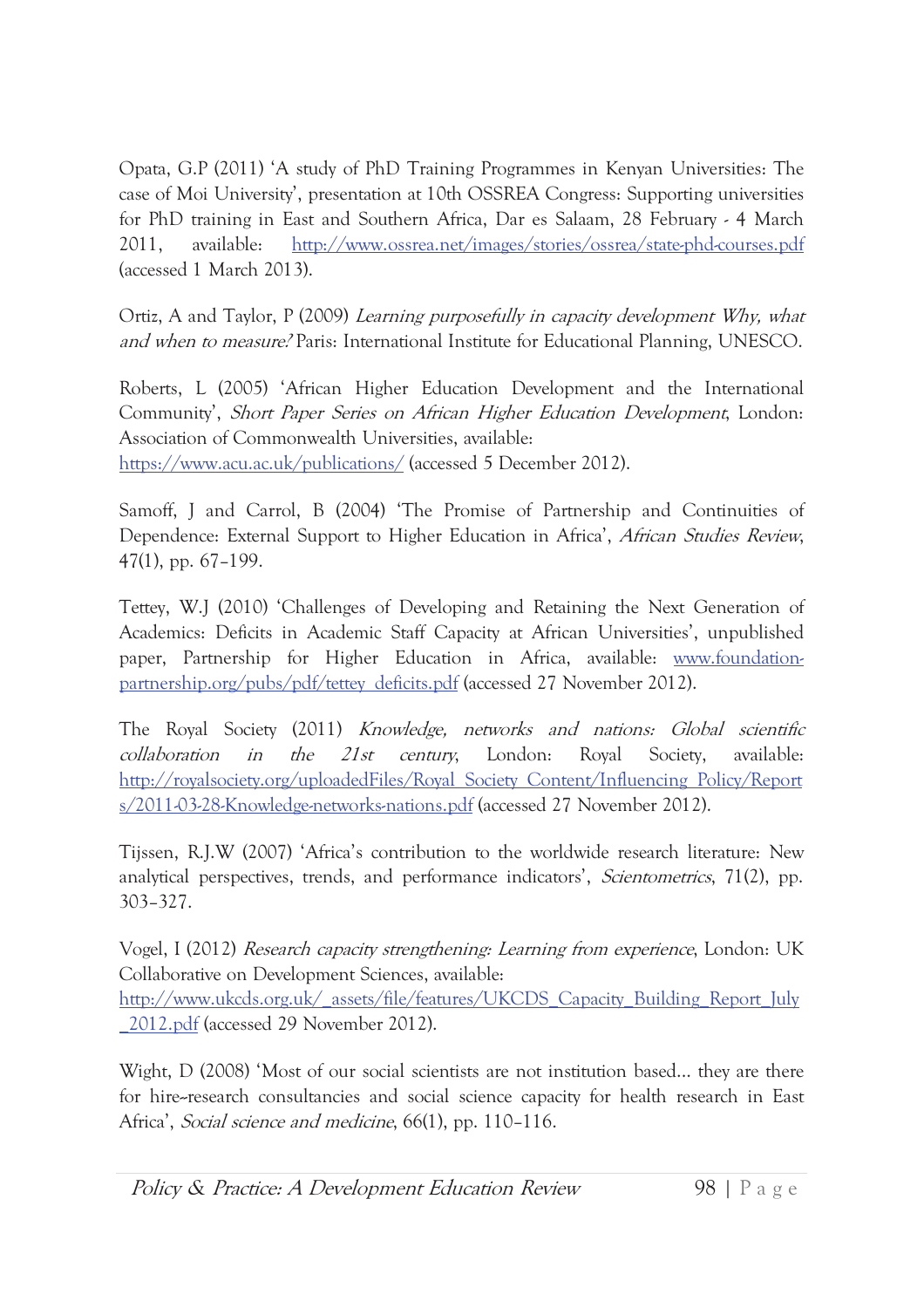Willmers, M 'Blurring the boundaries: expanding conceptions of open access and open education in the African context', presentation at Berlin10 Open Access Conference, Stellenbosch, 7 November 2012, available:

http://www.berlin10.org/images/05 willmers.pdf (accessed 5 December 2012).

de Wit, H 'Africa must lead innovation in higher education internationalisation', World News. 16 September 2012, University available: http://www.universityworldnews.com/article.php?story=20120912160836275 *(accessed)* 7 December 2012).

World Bank (2000) *Higher Education in Developing Countries: Peril and Promise*, Washington DC: World Bank, available: http://siteresources.worldbank.org/EDUCATION/Resources/278200-1099079877269/547664-1099079956815/peril promise en.pdf (accessed 5 December  $2012$ ).

World Bank (2002) Constructing Knowledge Societies: New Challenges for Tertiary Education, Washington DC: World Bank, available: http://siteresources.worldbank.org/INTAFRREGTOPTEIA/Resources/Constructing K nowledge Societies.pdf (accessed 5 December 2012).

World Bank (2008) Accelerating Catch-up: Tertiary Education for Growth in Sub-Saharan Africa. Washington  $DC:$ World Bank. available: http://siteresources.worldbank.org/INTAFRICA/Resources/e-book ACU.pdf (accessed 5 December 2012).

Zeleza, P.T (2012) 'Internationalisation in higher education: Opportunities and challenges for the knowledge project in the global South' in Kotecha, P (ed.) Internationalisation in Higher Education: Perspectives from the Global South, Johannesburg: Southern African Regional Universities Association.

**Jonathan Harle** is Programmes Manager (Research Capacity) at the Association  $\Omega$ Commonwealth Universities. **His** role encompasses research, international higher education policy and project management, with a particular focus on how to support and strengthen research in African universities. Recent work has